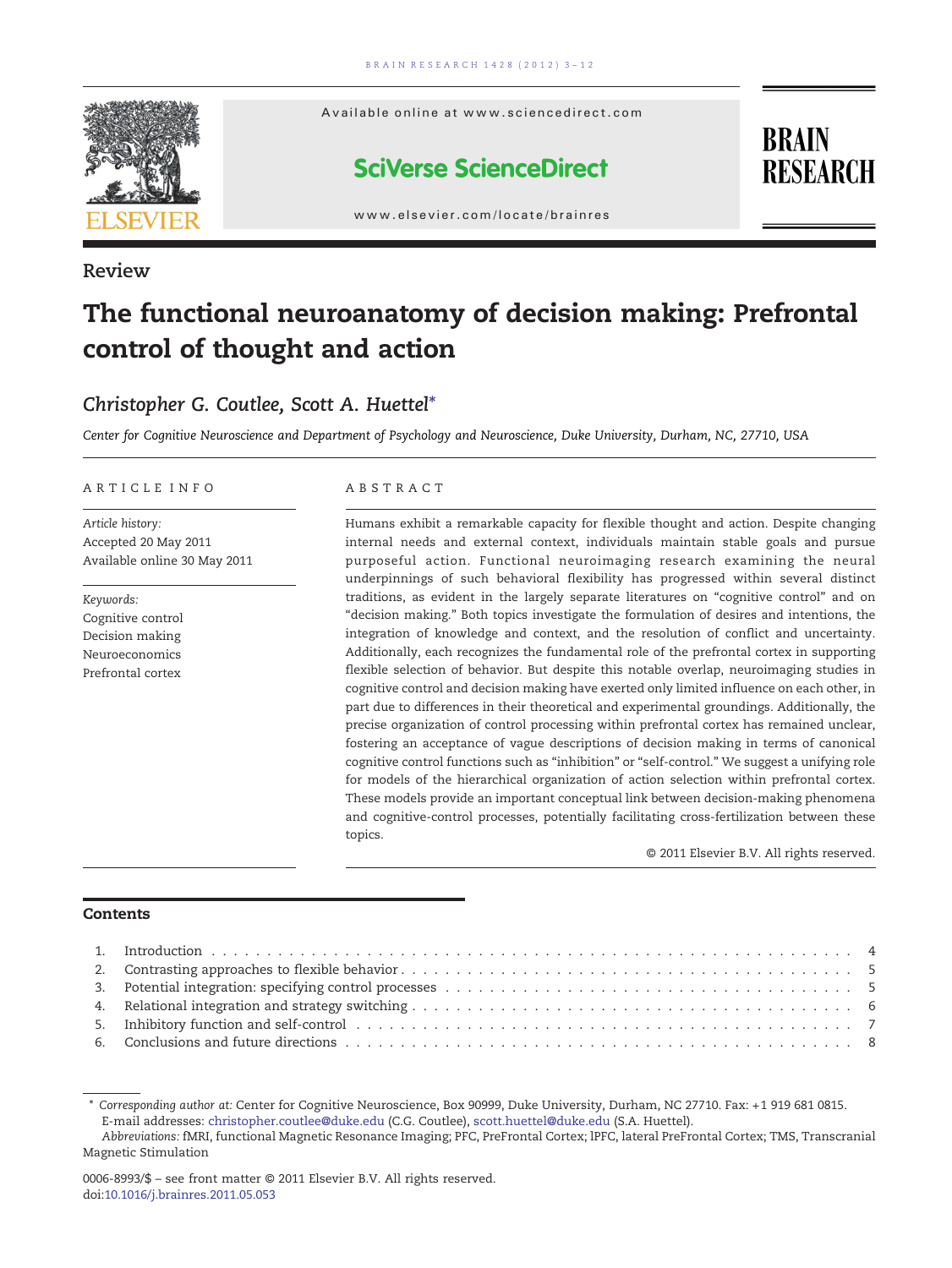# 1. Introduction

Human thoughts and actions are notable for their flexibility. In the face of environmental uncertainty, we adaptively adjust our immediate behavior to reach our long-term goals. This flexibility carries significant computational costs: the brain must reconcile the shifting relationships among external stimuli, inhibit unimportant stimuli to focus on current goals, integrate past and present information, and project the consequences of an immediate action for future outcomes. Collectively, these psychological processes are referred to as "cognitive control" ([Miller and Cohen, 2001\)](#page-8-0).

Research on the neural basis of cognitive control has focused on the prefrontal cortex (PFC), particularly its lateral [\(Brass](#page-7-0) [et al., 2005; Koechlin and Summerfield, 2007; Petrides, 2005\)](#page-7-0) and dorsomedial [\(Botvinick et al., 2004; Paus, 2001; Ridderinkhof](#page-7-0) [et al., 2004a; Rushworth et al., 2004](#page-7-0)) aspects. Seminal early work described control processes in broad terms, based on deficits shown in animals and humans with prefrontal lesions ([Franz,](#page-8-0) [1902; Milner, 1963; Shallice and Burgess, 1991; Spaet and](#page-8-0) [Harlow, 1943](#page-8-0)). The advent of human functional neuroimaging, along with parallel advances in single-unit electrophysiology, has allowed researchers to parse cognitive control into a set of specific sub-processes associated with distinct parts of PFC ([Carter et al., 2000; Johnston et al., 2007; Mansouri et al., 2007;](#page-7-0) [Smith and Jonides, 1999\)](#page-7-0). New models (Fig. 1A) integrate psychological properties of cognitive control (e.g., organizing goals at multiple temporal scales) with functional properties of PFC (e.g., connectivity with other regions; [Koechlin et al., 2003\)](#page-8-0). Though many aspects of prefrontal organization remain unknown, the development of new models for behavioral

control represents one the most active areas of research in cognitive neuroscience.

In parallel, research on the neural basis of decision making —often described as the emerging discipline of "neuroeconomics" or "decision neuroscience"—has emphasized similar sets of psychological concepts and brain substrates. As outlined in typical reviews of this field, successful decision making requires adaptive behavior in a range of contexts: identifying a set of choice options, inhibiting the temptation of immediate or certain outcomes, integrating different variables like probability and value, and projecting the consequences of a choice for our goals (Fig. 1B; [Camerer et al., 2005; Platt and Huettel, 2008;](#page-7-0) [Rangel et al., 2008](#page-7-0)). Brain substrates within PFC have been found to play a critical role in flexible decision making ([Koechlin](#page-8-0) [and Hyafil, 2007; Ridderinkhof et al., 2004b](#page-8-0)), in part through modulatory influences on affective and reward systems ([Beauregard et al., 2001; Hare et al., 2009; Knoch et al., 2006](#page-7-0)).

Despite this striking conceptual and mechanistic overlap, human neuroimaging research into decision making has proceeded in a surprisingly separate fashion from research examining cognitive control. There have been only limited attempts to incorporate models of cognitive control into decision neuroscience research (e.g., [Daw et al., 2006\)](#page-7-0), with most current work describing PFC function in broad terms of "self-control" or "inhibition" [\(Figner et al., 2010; Hare et al.,](#page-8-0) [2009; Knoch et al., 2006](#page-8-0)). Cognitive control research, in turn, has yet to capitalize on the innovations in experimental design common to decision neuroscience, such as advanced modeling of decision behavior or reinforcement learning ([Dayan and Daw, 2008; Hsu et al., 2009; Pine et al., 2009\)](#page-8-0). Yet, recent developments in each area suggest that conditions may



Fig. 1 – Models of cognitive control and of decision making. (A) In recent models of cognitive control, such as the cascade model shown here, control processes are organized according to their level of abstraction: from low-level control over actions to high-level control over broad plans for behavior. Information transfer is asymmetric, with processing of abstract information exerting a stronger influence (solid arrows) over more concrete processing than the reverse (dotted arrows). (B) Models of decision making, like that of [Rangel and colleagues \(2008\)](#page-9-0) shown here, represent processes in terms of their functional, sequential contributions to choice. Potential actions are integrated with contextual/motivational information, assigned a value, and then compared in order to execute a decision/select action. Feedback about outcomes alters computations at each stage of processing.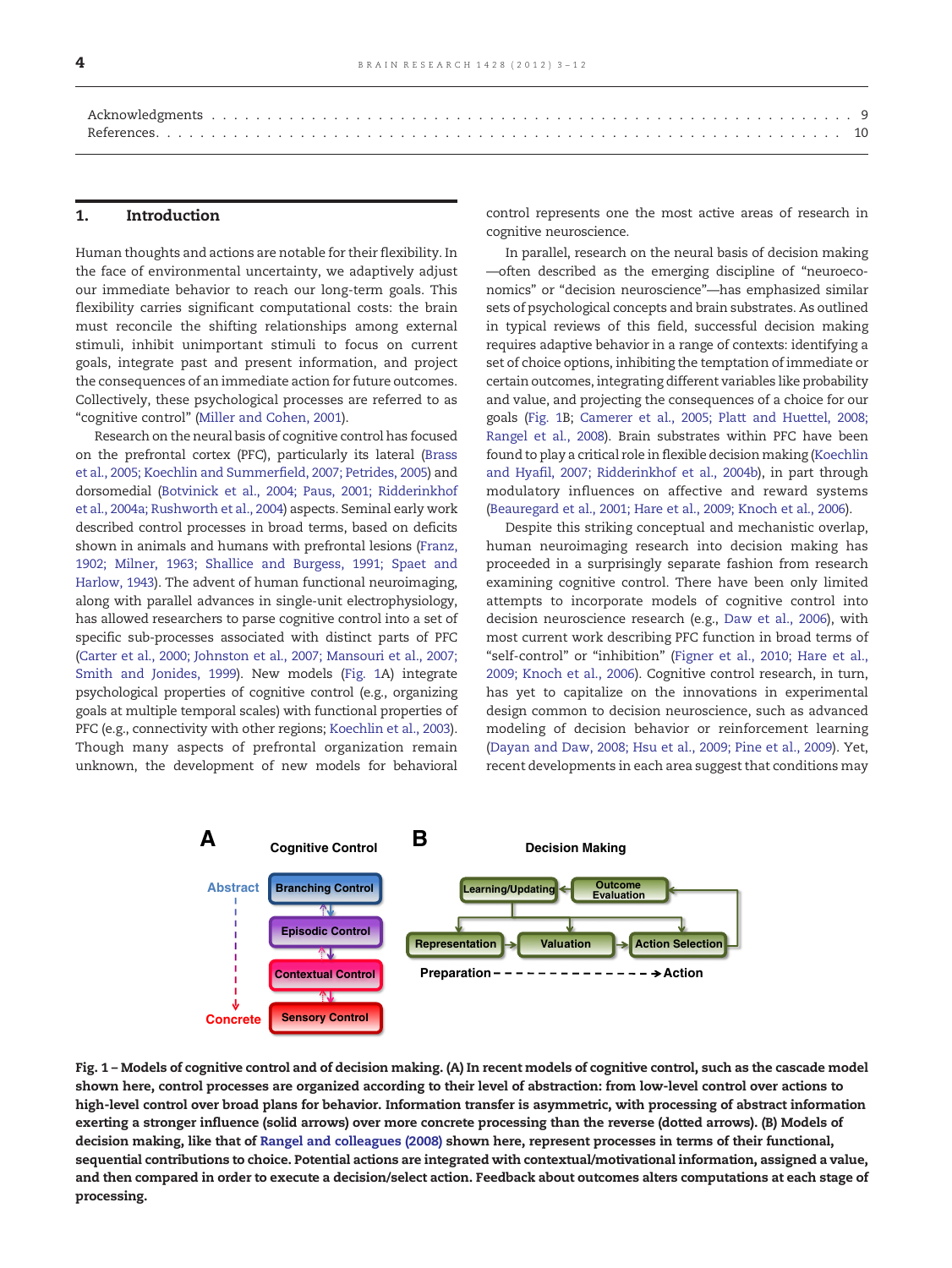<span id="page-2-0"></span>be ripe for the emergence of new connections between cognitive control and decision neuroscience research.

# 2. Contrasting approaches to flexible behavior

Neuroimaging research in these two domains—cognitive control and decision making—shares a common goal of understanding the neural systems supporting flexible selection of behavior, particularly in the face of uncertainty. Yet, researchers in each area pursue this goal via independent research traditions, emphasize different sorts of psychological processes, and employ distinct experimental designs and protocols. These differences of method and tradition obscure a key similarity: these areas examine complimentary actionselection mechanisms at overlapping stages in the preparation-action-feedback cycle characteristic of goal-directed behavior.

Interest in the neural basis of cognitive control emerged relatively recently from the longstanding interest in psychological processes related to executive function [\(Fuster, 2008](#page-8-0)). Within the context of neuroscience research, cognitive control refers to the goal-directed biasing of neural processing, as when the PFC exerts a modulatory influence on other brain regions ([Miller and Cohen, 2001](#page-8-0)). Commonly studied aspects of cognitive control include resolving conflict between competing action representations, switching of resources between concurrent tasks, and learning and implementing rules for behavior. To evoke these control processes, researchers often employ tasks which ask participants to act contrary to an overlearned tendency or to withhold a prepotent response, as in the Stroop ([Egner and Hirsch, 2005\)](#page-8-0), Simon ([Peterson et al.,](#page-9-0) [2002](#page-9-0)), and stop-signal tasks ([Aron and Poldrack, 2006a](#page-7-0)). Other common paradigms require participants to learn and implement experimenter-provided rules for mapping stimuli to responses, often under conditions which require flexible switching between task rules or response strategies ([Bunge,](#page-7-0) [2004a\)](#page-7-0). These tasks tend to emphasize experimental control of behavior, requiring participants to pursue artificial goals or respond according to rules dictated by the experimenter.

Neuroscientific research into the mechanisms of decision making has been oriented toward understanding particular phenomena, rather than psychological processes. In large part, this reflects the tradition within behavioral economic research—and, to a lesser extent, within judgment and decision making research—to treat choices themselves as the explanatory targets for models [\(Bateman et al., 2004;](#page-7-0) [Hensher and Bradley, 1993](#page-7-0)). Thus, research in decision neuroscience frequently adopts experimental paradigms that evoke interesting choice biases, such as ambiguity aversion ([Huettel et al., 2006](#page-8-0)), loss aversion ([Tom et al.,](#page-9-0) [2007](#page-9-0)), framing effects [\(De Martino et al., 2006](#page-8-0)), or counterintuitive rejection of money in economic games ([Sanfey et al.,](#page-9-0) [2003](#page-9-0)). Most studies require participants to make repeated and meaningful decisions, typically by linking the choice outcomes to participants' compensation. This aligns participants' personal interests with the goals of the experimenter, allowing the choices in the experiments to be used as an index of preferences within choice functions [\(Grether and Plott, 1979;](#page-8-0) [Sen, 1971\)](#page-8-0). Accordingly, research has heretofore emphasized

the study of how individuals assess the desirability of each decision option and compare those options within some common neural currency ([Hare et al., 2010; Smith et al.,](#page-8-0) [2010](#page-8-0)), or "valuation" and "value comparison," respectively [\(Montague and Berns, 2002\)](#page-8-0).

Three methodological differences may particularly underlie the divergence between cognitive control and decision neuroscience research. First, studies of cognitive control's neural mechanisms typically target a particular brain region (i.e., the lateral PFC), whereas studies of decision making investigate particular phenomena (e.g., temporal discounting). Second, cognitive-control paradigms generally involve the learning and execution of experimenter-defined rules mapping stimuli to actions, while participants in decision-making paradigms are provided incentives to choose according to their own personal preferences. Third, paradigms in cognitive control often (but not always) seek to minimize interindividual heterogeneity in behavior, to ensure a common process across participants, whereas decision-making studies use interindividual variability to better understand brain function ([Chiu](#page-7-0) [and Yantis, 2009; McGuire and Botvinick, 2010; Venkatraman](#page-7-0) [et al., 2009a\)](#page-7-0).

Despite these methodological differences, both cognitivecontrol and decision-making experiments often target neural computations occurring within the action-selection cycle. A response inhibition task and a gambling task, for example, seem superficially dissimilar, and would typically be used to investigate different processes. These tasks share key similarities from an action-selection perspective, however: both require the representation of a controlling goal, the integration of past experience (from prior trials or individual preferences), the selection of the most goal-appropriate response, and the use of feedback to reinforce or modify future response tendencies. Accordingly, cognitive control and decision neuroscience studies address neural computations occurring throughout overlapping stages of the actionselection cycle, from goals through action to feedback. (The literatures do differ in the domain of control processes required, as when studying response conflict versus value comparisons.) Thus, although each literature approaches the problem of flexible action selection with different methods and traditions, there are fundamental similarities between the action-selection processes their tasks engage and between the neural computations supporting that processing.

# 3. Potential integration: specifying control processes

From seminal neurological observations to modern functional neuroimaging, substantial evidence implicates the lateral prefrontal cortex (lPFC) in goal-directed behavior. Behavioral deficits following brain lesions have consistently implicated the PFC in the exercise of cognitive control [\(Kimberg et al., 1997;](#page-8-0) [Robbins, 1996\)](#page-8-0), and prefrontal patients evince deficits in decision making, motivation, planning, and simulating actions, despite often largely intact perceptual abilities ([Bechara et al.,](#page-7-0) [1994; Eslinger and Damasio, 1985; Shallice, 1982](#page-7-0)). Such cases provided early clues to the control functions supported by the lPFC, and remain experimentally important today [\(Badre et al.,](#page-7-0)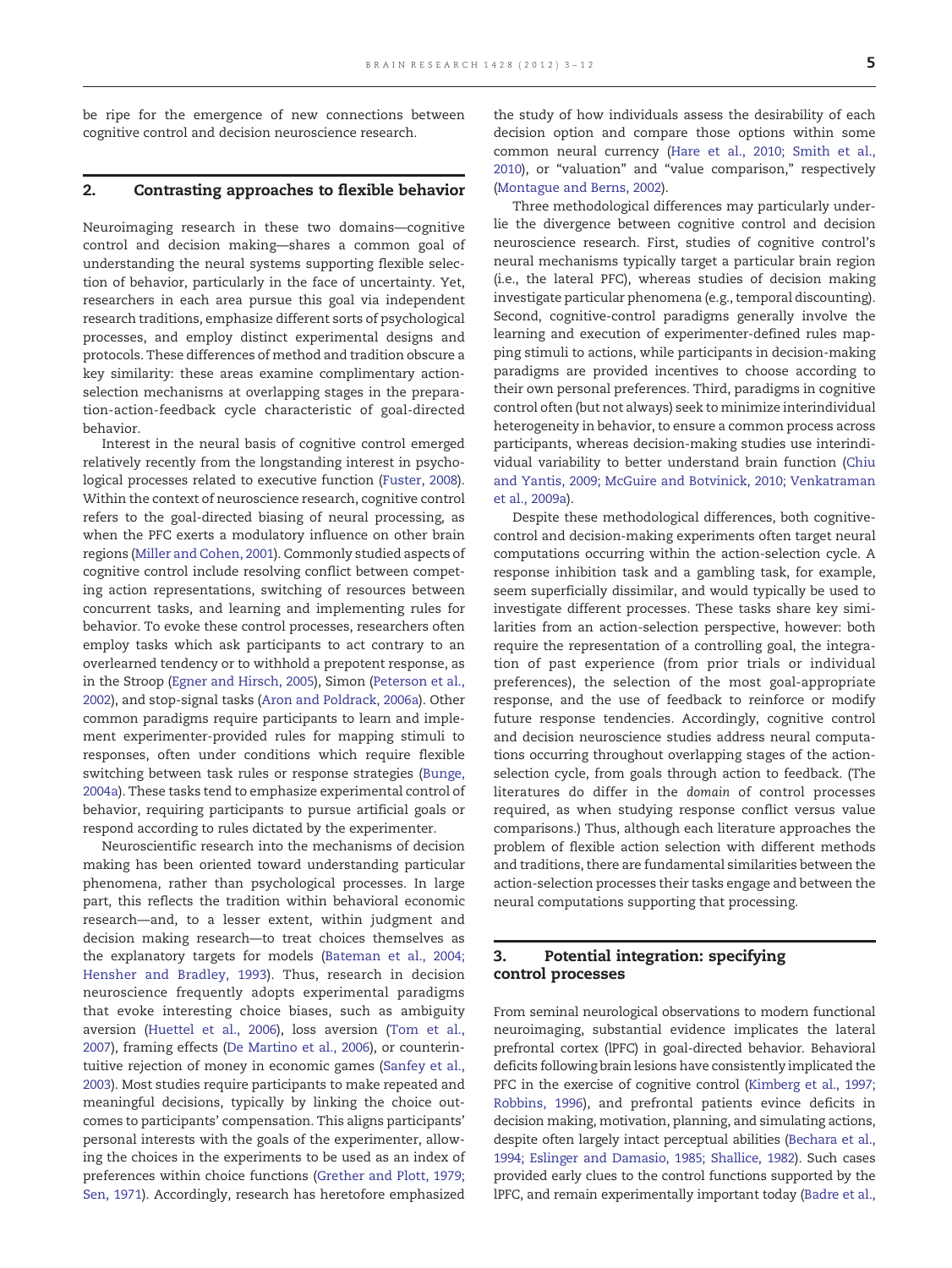[2009](#page-7-0)). In recent years, however, advances in functional neuroimaging have revolutionized our understanding of the mechanisms of prefrontal control. These tools allow neuroscientists to explore in detail the functional organization of cognitive control within the lPFC.

A key question within cognitive control research has been whether lateral prefrontal control processing might demonstrate some form of topographic organization. Findings from functional neuroimaging studies have provided converging evidence for a rostral–caudal axis of control processing [\(Badre](#page-7-0) [and D'Esposito, 2007; Koechlin et al., 2003\)](#page-7-0). Control over concrete stimulus-response associations is enacted by caudal regions, such as the dorsal premotor cortex. More abstract action representations, such as plans for simple sequences or rules for selecting action based on context, are processed in more rostral areas, such as the dorsolateral PFC. Finally, control over highly abstract plans, goals, and response strategies is exercised by the most anterior portion of PFC, the frontopolar cortex. Control processing along this rostral– caudal axis is hierarchical, such that increasingly abstract control engages additional cortical regions along the axis ([Badre, 2008; Christoff and Gabrieli, 2000](#page-7-0)).

Influential examples of this rostral–caudal framework are the cascade model ([Koechlin et al., 2003](#page-8-0)) and the policy abstraction model ([Badre and D'Esposito, 2009](#page-7-0)). The cascade model argues that control processes are organized according to their degree of temporal abstraction away from the present. That is, most posterior regions of lPFC support control based on the current context (e.g., mapping actions onto stimuli as they are perceived). More anterior regions integrate current information with information carried forward from a prior context, including longer-term goals. The policy abstraction model describes an explicit hierarchy in which higher-order abstract rules manage lower-order, concrete rules for action selection. First-order policies allow for selection between multiple competing actions (least abstract), second-order policies enable selection between different first-order policies (more abstract), and so on up multiple levels of increasing abstraction. Though these two models conceptualize abstraction and control in somewhat different ways, they posit a nearly identical rostral–caudal axis supported by very similar neuroimaging results ([Badre and D'Esposito, 2007; Koechlin](#page-7-0) [et al., 2003](#page-7-0)) and by data from patients with PFC lesions [\(Badre](#page-7-0) [et al., 2009\)](#page-7-0) or schizophrenia [\(Chambon et al., 2008\)](#page-7-0). Together, these findings present a compelling case for the organization of action selection within lPFC according to a principle of abstraction.

Such hierarchical models of action selection have been influential within cognitive control research, but they offer even greater potential advantages to researchers exploring the functional neuroanatomy of decision making. Lateral PFC activity is a common finding in decision neuroscience [\(Liu](#page-8-0) [et al., 2010; Mohr et al., 2010\)](#page-8-0), but functional interpretations of this processing remain rudimentary. This may be in part due to decision neuroscience's focus on behavioral phenomena and individual differences, as well as the use of more openended designs to evoke preference-driven behavior. While advantageous in many regards, these design conventions have their drawbacks: decision neuroscience research has identified lateral prefrontal contributions to a variety of

flexible, goal-driven behaviors (e.g. [Bach et al., 2009; Bhatt](#page-7-0) [et al., 2010; Serences, 2008\)](#page-7-0), yet failed to integrate these findings within a common explanatory framework.

Hierarchical models of action selection drawn from the cognitive control literature suggest a ready antidote to the lack of structure within the decision neuroscience literature. These models provide an explanatory framework that can be used to generate predictions regarding a variety of goal-directed behaviors, such as implementing complex or layered control, organizing sub-tasks, or optimizing behavior across response strategies. Under such conditions, lPFC activation at different levels of the rostral–caudal hierarchy should correspond to control exerted at characteristic levels of abstraction. This potential to segregate levels of control processing makes these models especially well-suited for application to decision neuroscience, where they could strengthen inferences regarding the control processes active throughout the lPFC during decision making. Researchers examining a few topics of shared interest between cognitive control and decision neuroscience are realizing these advantages, but this potential remains mostly untapped.

In the following sections, we consider two points of contact between the cognitive-control and decision-making literatures: strategy switching and self-control. We evaluate how well current models of prefrontal function permeate those research areas, and we identify key topics for future investigation.

# 4. Relational integration and strategy switching

Rules and policies that lead to good outcomes in one circumstance may not provide the same benefits at other times. Thus, adaptive behavior often requires individuals to maintain multiple plans and to shift between them to reach a particular, constant goal. The concept of "strategy switching," though derived from decision-making research, can be linked to behavioral and neurochemical findings from the cognitivecontrol literature suggesting that reward, emotion, and control mechanisms interact to balance stable and flexible responding ([Braver and Cohen, 2000; Cools and Robbins, 2004;](#page-7-0) [Doya, 2008; Dreisbach and Goschke, 2004; Müller et al., 2007\)](#page-7-0). In particular, strategy switching in decision tasks could be subsumed within the most abstract level of cognitive control (see [Section 3](#page-2-0)). Within the cascade model, for example, switching between two different response rules requires a process of branching control that holds one rule in reserve while another is engaged. This process activates rostral PFC, like other tasks that involve integrating multiple outcomes in pursuit of a higher goal [\(Ramnani and Owen, 2004\)](#page-9-0).

Initiating a switch requires an evaluative component of control to detect circumstances justifying a change to behavior ([Botvinick et al., 2001\)](#page-7-0). This process reflects strategic regulation of control resources by a more abstract, superordinate evaluative system. Significant attempts have been made to integrate cognitive control and decision making accounts of the evaluative system; these suggest that PFC regions such as the dorsomedial PFC monitor for either conflicts in information processing or action outcome values ([Botvinick, 2007;](#page-7-0)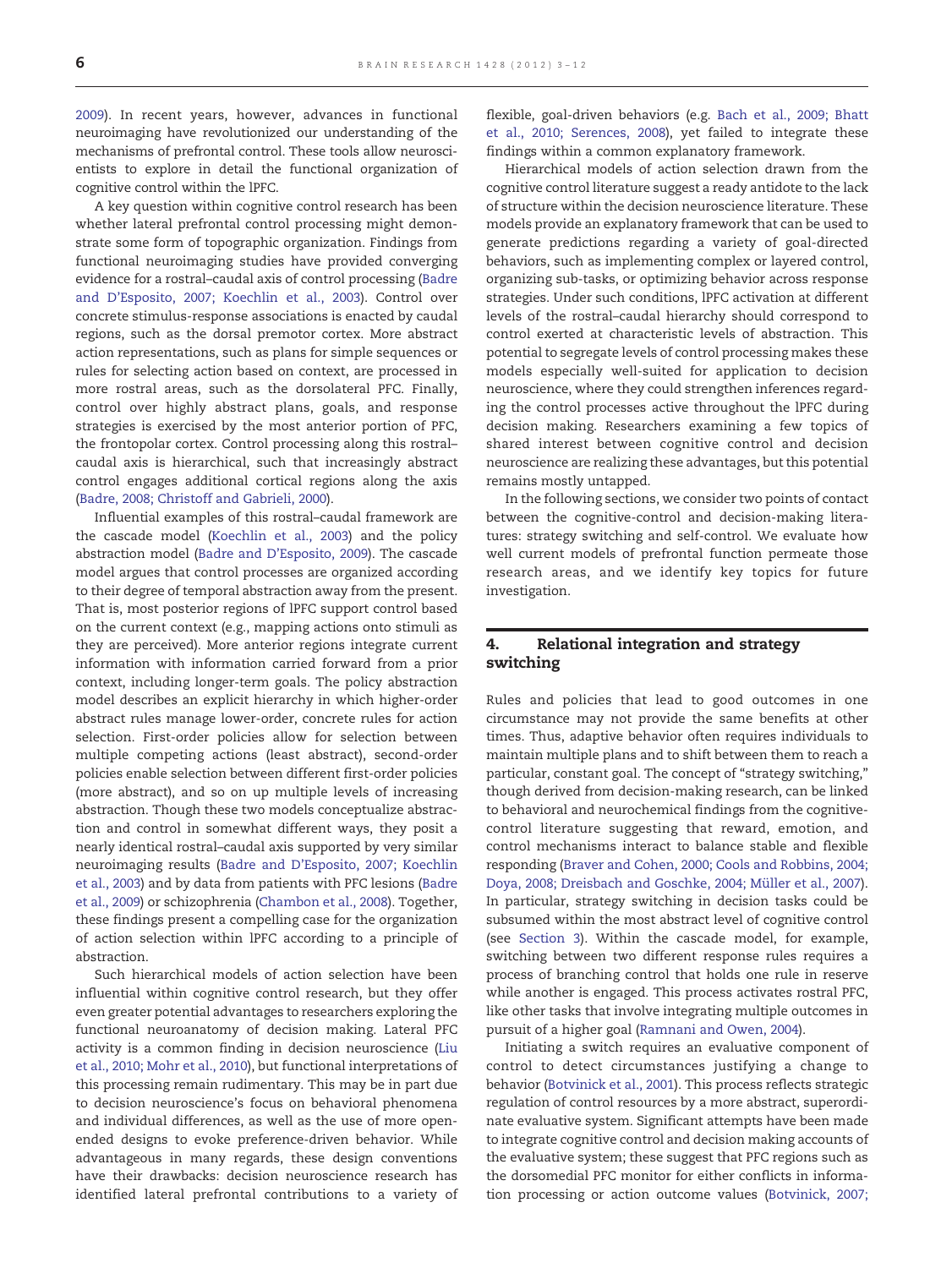[Rushworth and Behrens, 2008\)](#page-7-0). These influential models have established a precedent within the literature that supports the integration of research from both cognitive control and decision making studies.

A canonical example of strategy switching can be seen in the shifts between exploratory and exploitative behavior. Organisms harvesting resources from a changing environment must balance an exploitative strategy that allows them to accumulate known rewards and an exploratory strategy that allows them to gather information regarding possibly more lucrative rewards ([Cohen et al., 2007; Montague and](#page-7-0) [King-Casas, 2007\)](#page-7-0). [Daw and colleagues \(2006\)](#page-7-0) used fMRI to study voluntary transitions between exploratory and exploitative strategies. Reinforcement learning models classified participants' trial-by-trial choices as either exploitative or exploratory, with these classifications then used to identify neural correlates of these strategies. Exploitative choices were associated with activation in the ventromedial PFC, consistent with the calculation of action value [\(Wunderlich et al., 2009](#page-9-0)). Intriguingly, exploratory decisions were associated with increased activation in bilateral frontopolar cortex and medial intraparietal sulcus. Frontopolar activation in these cases may have reflected the higher-order decision making processes necessary to pursue a strategy of exploration, in the face of greater immediate rewards through exploitation. The authors suggested that bias signals from the frontopolar cortex exert inhibitory control over the current response strategy, in order to allow for the expression of the alternate exploratory strategy.

Further investigation by [Boorman and colleagues \(2009\)](#page-7-0) has clarified the critical role played by frontopolar cortex in selecting between response strategies. In this study, participants made choices between two virtual slot machines. The payoff magnitude for each machine was varied randomly on every trial, so there was no advantage to tracking these amounts over time. By contrast, the probability of winning for each machine changed slowly over time, so participants could use that information to help them select which machine to play on each trial. Since the frontopolar cortex was known to be involved in switching between different response strategies, the authors suspected it might be involved in executing switches between the two slot machines. Their results supported this hypothesis, while also revealing a more specific mechanism: frontopolar cortex activation was found to encode the probability of winning on the unchosen slot machine, relative to the chosen machine. In other words, frontopolar cortex carried a signal about the benefits of the alternative choice strategy, relative to the current default choice strategy. Furthermore, both increased activation of frontopolar cortex and increased functional connectivity between the frontopolar cortex and parietal/premotor regions tended to predict a strategy switch on the subsequent trial. This evidence suggests that the frontopolar cortex plays both a general role in monitoring available response strategies and a specific role in implementing switches to the most beneficial strategy.

These examples from the decision-making literature support the idea that frontopolar cortex tracks the relative benefits of behavioral strategies and initiates strategic shifts based on new information. By integrating advanced behavioral learning models common within decision neuroscience and prior work

in cognitive control, these investigators were able to derive tractable neural explanations for aspects of strategy switching, an important component of goal-directed decision making. It is probably not coincidental that this topic (strategy switching) and this brain region (frontopolar cortex) provide a nexus for integration between these two literatures. The frontopolar cortex is functionally both more specific and more selective than more posterior regions of PFC; that is, its activation tends to be reliably evoked by tasks that require some sort of relational integration [\(Christoff et al., 2001; Kroger et al., 2002](#page-7-0)) but not by most other sorts of executive processing ([Banich](#page-7-0) [et al., 2000; Ford et al., 2005; Garavan et al., 2002\)](#page-7-0). Thus, the observation of activation in frontopolar cortex provides clearer insight into the likely underlying functional processes, as compared to activation in other parts of PFC [\(Poldrack, 2006](#page-9-0)).

## 5. Inhibitory function and self-control

Successfully implementing our decisions often requires inhibition of some form of temptation (e.g., immediate outcomes, certain rewards). Anyone who has undertaken a diet, struggled with an addiction, or contemplated cheating realizes the powerful forces arrayed against our long-term goals. Accordingly, there has been substantial interest in the ability to hew to a plan and pursue a goal, particular in the face of superficially more appealing alternatives, or "self-control." Self-control has been of particular interest to decision-making researchers because of the violations of standard theories associated with its failures ([Bickel and Marsch, 2001; Thaler and Shefrin, 1981](#page-7-0)). But, its neural instantiation poses challenges. Unlike relational integration, self-control has not been unambiguously localized to a specific aspect of PFC ([Cojan et al., 2009; Kuhn et al., 2009;](#page-7-0) [Sharp et al., 2010](#page-7-0)). Yet, the integration of insights from the cognitive neuroscience literature holds promise for clarifying the neuroanatomical conception of self-control processes in decision making.

Understanding how people inhibit unwanted actions has been a longstanding area of research in cognitive psychology, and now in cognitive neuroscience [\(Aron, 2007; Miyake et al.,](#page-7-0) [2000](#page-7-0)). Canonical tasks—such as the oddball, anti-saccade, or stop signal paradigms—involve the execution of a highly automatic or practiced motor response, accompanied by intermittent signals to withhold or change that response. Successfully overcoming such pre-potent responses requires the contribution of a network of brain regions including the lPFC, as shown by converging evidence from lesion ([Aron et al.,](#page-7-0) [2003\)](#page-7-0), single-unit ([Sakagami et al., 2001\)](#page-9-0), and functional neuroimaging studies ([Liddle et al., 2001\)](#page-8-0). Regions such as the dorsolateral PFC, the anterior cingulate cortex, and the basal ganglia are often active in tasks involving self-control or response inhibition, with their engagement thought to reflect control processes related to rule or conflict monitoring and response halting [\(Aron et al., 2007b; Bunge, 2004b; Krug and](#page-7-0) [Carter, 2010](#page-7-0)). Additionally, a region of lPFC, the right ventrolateral PFC, has now been implicated in self-control under a variety of tasks conditions, such as response inhibition, delay of gratification, and thought suppression [\(Cohen and](#page-7-0) [Lieberman, 2010\)](#page-7-0). Such research has been recently extended to establish a role for lPFC in the inhibition of a variety of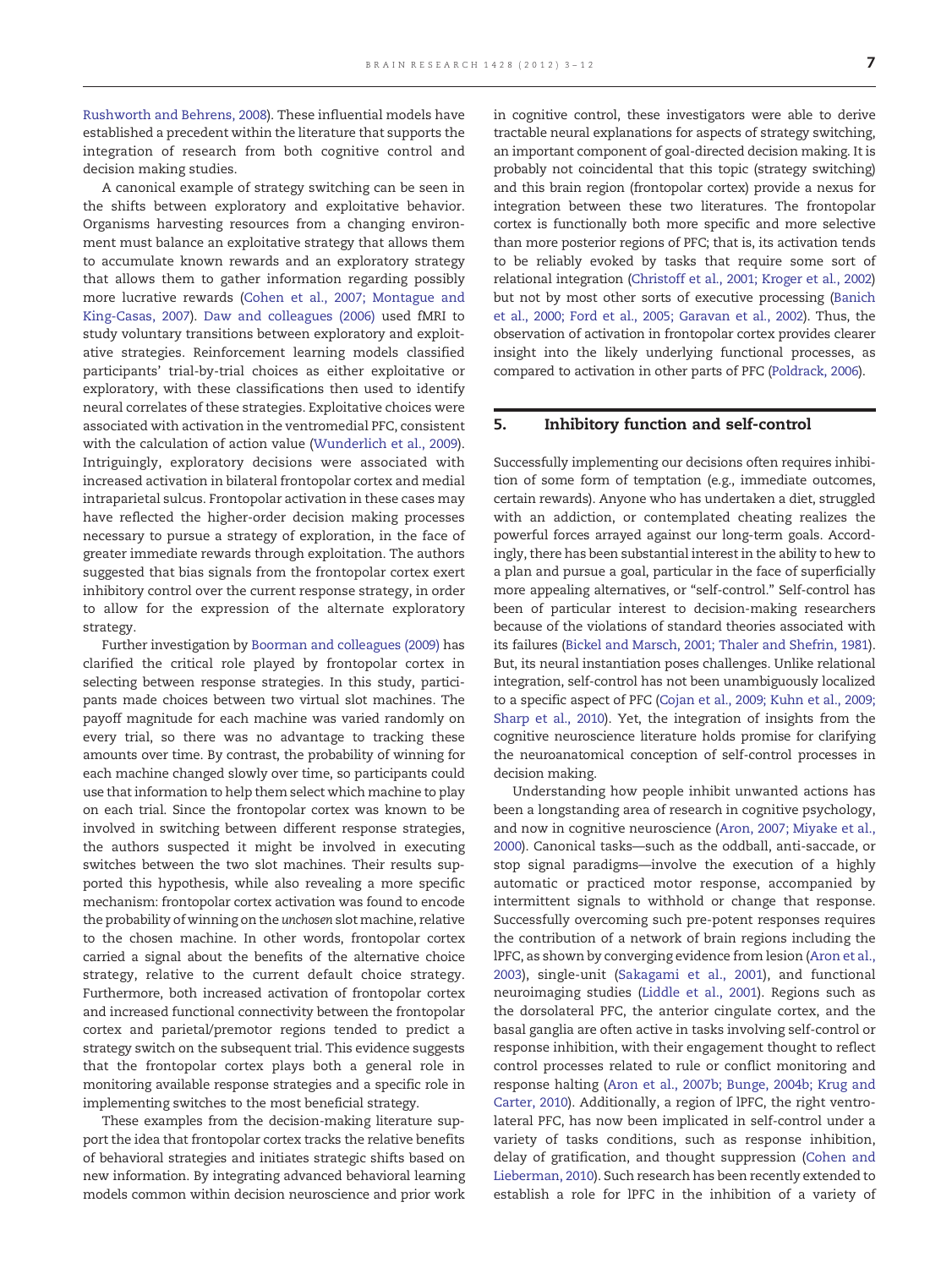automatic processes, such as in emotional regulation [\(Wager](#page-9-0) [et al., 2008; Winecoff et al., 2011\)](#page-9-0), as well as in conflict during goal-directed decision making ([Hare et al., 2009](#page-8-0)).

Decision neuroscientists initially examined self-control in the context of scenarios contrasting patience with temptation. A common experimental task asks participants to choose between a small reward received immediately and a larger reward received after a time delay. Resisting the temptation to choose the immediate (but less valuable) option is hypothesized to require self-control. In a series of such experiments, [McClure and](#page-8-0) [colleagues \(2004; 2007\)](#page-8-0) identified a limbic-reward network activated by tempting options, and a prefrontal-executive network active during all decisions. Additionally, the relative level of activation between these two networks could predict participants' choices of either the tempting or patient option. This suggests that a neural system associated with cognitive control contributes when valuation requires patience (see [Kable](#page-8-0) [and Glimcher, 2007](#page-8-0) for an alternative perspective).

Expanding on this literature, decision neuroscientists have begun to examine compromises between conflicting goals and desires. [Hare and colleagues \(2009\)](#page-8-0) explicitly examined selfcontrol's role in a familiar conflict: the decision to choose foods based on health or taste. While undergoing fMRI, hungry participants rated images of healthy snacks and junk foods for both taste and healthiness, and then chose between such food items. Participants were sorted into two groups based on their behavior: the self-control group balanced health and taste information when choosing foods, while non-self-controllers chose based on taste alone. Imaging results demonstrated that an area of the left dorsolateral PFC was activated when participants resisted the temptation to choose tasty but unhealthy foods. Furthermore, this region was negatively functionally coupled, via an intermediate lPFC region, to the ventromedial PFC area representing the net expected value from the food choice. These results suggest a self-control mechanism based in the lPFC may modulate value representations elsewhere in the brain. Furthermore, this modulatory influence may reflect the integration of abstract long-term goals, such as a desire for health, with more primary stimulus values, such as a food's taste.

While these studies suggest a lateral prefrontal role in selfcontrolled decision making, neuroimaging evidence alone cannot support causal conclusions regarding brain–behavior relationships. Techniques which allow the manipulation of neural processing, such as transcranial magnetic stimulation (TMS), serve as an essential compliment to measurementbased techniques such as fMRI ([Paus, 2005\)](#page-9-0). [Figner and](#page-8-0) [colleagues \(2010\)](#page-8-0) applied low-frequency TMS to the dorsolateral PFC to study interactions between self-control and valuation. Research participants made choices between small immediate or larger delayed rewards, as in prior work ([Kable and Glimcher, 2007; McClure et al., 2004\)](#page-8-0), after TMS disruption of processing within either the left or right dorsolateral PFC. Disruption of left dorsolateral PFC caused participants to choose impatiently, foregoing larger later rewards for smaller immediate ones. By contrast, participants' explicit valuations of these rewards were unaffected by TMS. These results suggest self-control processes instantiated in the left lPFC exert control over decisions independent of medial prefrontal/striatal valuation. Self-control of behavior

may thus depend on a distinct lateral prefrontal process capable of arresting behaviors after the valuation stage of decision making [\(Luo et al., 2009\)](#page-8-0).

While this evidence broadly implicates the lPFC in selfcontrol [\(Fuster, 2008](#page-8-0)), important questions remain regarding the particular roles played by different lPFC regions. Dorsolateral PFC, for example, engages flexible cognitive control through interactions with the dorsomedial PFC and perceptual cortex [\(Egner and Hirsch, 2005; Kerns et al., 2004\)](#page-8-0). Ventral and posterior lPFC, by contrast, support inhibitory control and response stopping via circuit interactions with the presupplementary motor area and subthalamic nucleus [\(Aron](#page-7-0) [and Poldrack, 2006b; Nachev et al., 2007\)](#page-7-0). An understanding of both the independence and interactions of such control circuits will be key to shedding light on the mechanisms underlying self-controlled action.

Given the variety of control processes supported by the lPFC, self-controlled behavior might be attained through a number of distinct strategies, each engaging characteristic lPFC control circuits. According to this perspective, self-control is not a single process, but a class of processes which similarly restrain behavior [\(Magen and Gross, 2010](#page-8-0)). Self-control processes could, for example, be organized according to levels of abstraction, in a manner consistent with the rostral–caudal hierarchical models of cognitive control described above (see [Section 3\)](#page-2-0). Rostrolateral PFC would support self-control implemented via highly abstract goals, intentions, and strategies, such as the creation of a binding precommitment to a non-tempting alternative (e.g., joining Weight Watchers) ([Ariely and Wertenbroch, 2002; Gul and](#page-7-0) [Pesendorfer, 2001](#page-7-0)). Dorsolateral PFC might support self-control in situations rather less removed from temptation, through mechanisms based on rules, plans, or the decision making context (e.g., re-routing to avoid passing the candy store). Finally, more caudal regions such as ventrolateral PFC might implement self-control in the face of temptation through inhibitory control over motor responses directly evoked by a tempting stimulus (e.g. stopping your hand in mid-reach for a candy bar). Such an integrated approach makes clear and falsifiable predictions regarding the contributions of distinct prefrontal control systems ([Aron et al., 2004\)](#page-7-0), and would anchor the various findings from imaging [\(Aron et al., 2007a; Diekhof and Gruber, 2010; Hare et al.,](#page-7-0) [2009](#page-7-0)) and neurostimulation ([Coxon et al., 2006; Fecteau et al.,](#page-7-0) [2007; Figner et al., 2010; Knoch et al., 2006\)](#page-7-0) experiments addressing different forms of self-control.

# 6. Conclusions and future directions

Cognitive control and decision making research thus address related questions: How is behavior adapted to fit changing circumstances? How are expected costs and benefits weighed to select actions? How are undesirable actions controlled or inhibited? In addressing such questions, cognitive-control models typically identify top-down, often prefrontal, executive processes which modulate target brain regions [\(Koechlin](#page-8-0) [and Summerfield, 2007; Miller and Cohen, 2001](#page-8-0)). Decisionmaking models, by contrast, translate such questions into terms of choices and value, and seek out neural responses correlated with individual preferences revealed by these choices ([Rangel et al., 2008; Samanez-Larkin et al., 2008\)](#page-9-0).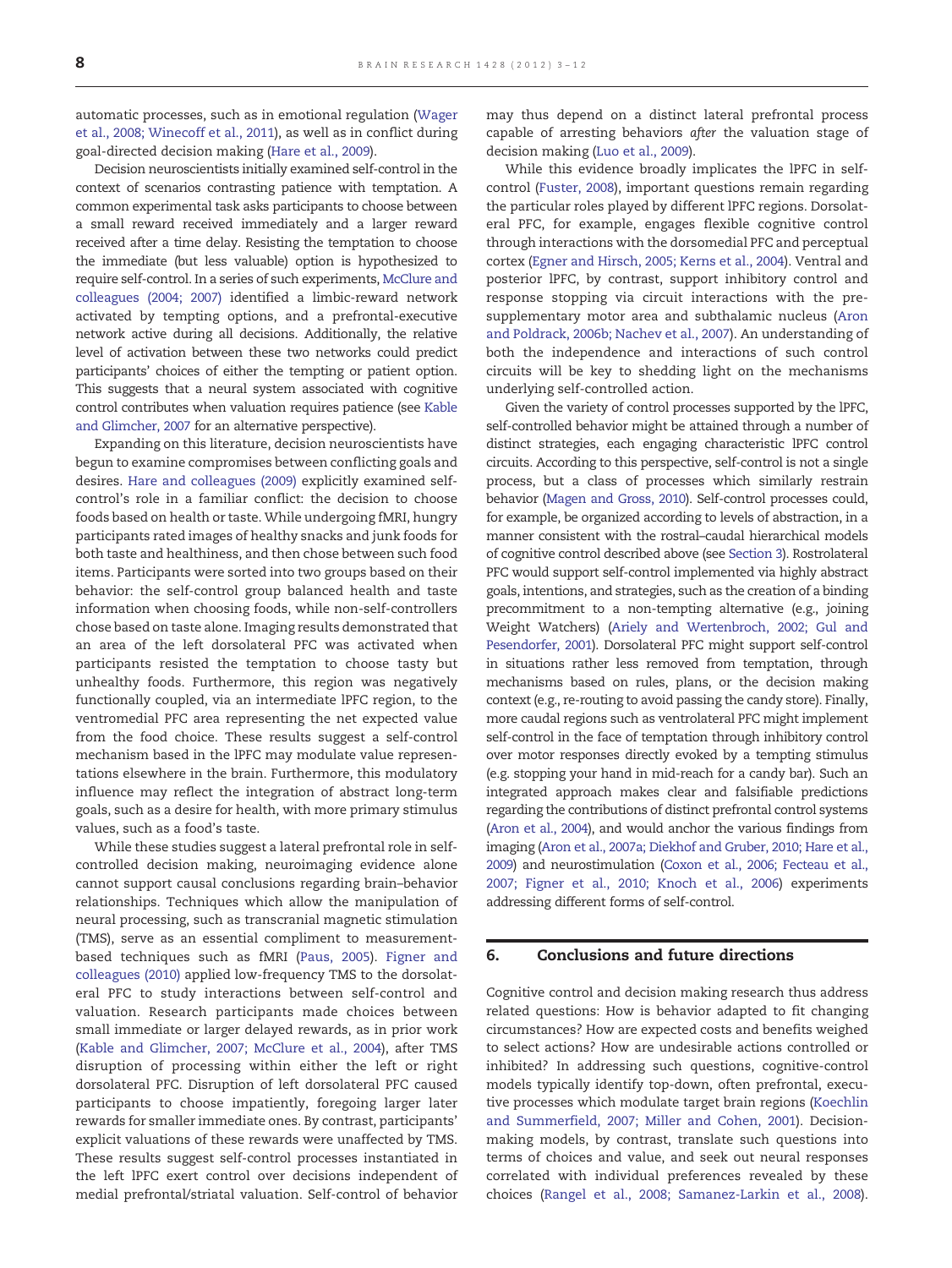These approaches draw on distinct traditions and methods, but are clearly related, and, we argue, complementary. As the example of strategy switching illustrates, the integration of theory and technique from cognitive control and decision making can foster unique insights into the computational mechanisms supporting behavioral control. Other topics of shared interest, such as self-control, possess great potential yet still await the benefits of an integrative approach.

Fig. 2 illustrates the complimentary contributions that decision neuroscience and cognitive control research can make to the understanding of action selection. Models of decision making emphasize sequential stages in the actionselection cycle, and thus provide organization along a temporal dimension. Cognitive control models contribute an anatomical dimension, consistent with hierarchical control of action selection: abstract representations engage rostral lPFC, while more concrete action representations engage caudal lPFC. Thus, representations residing at characteristic levels of abstraction (e.g. goals and strategies, rules and plans, and possible motor acts) are able to influence hierarchically lower and anatomically more caudal action representations throughout the stages leading from preparation to action execution. Valuation, a hallmark of decision neuroscience, plays a central role in the comparison and selection of competing representations at each level of abstraction. Value, reward, and outcome signals, derived from regions such as the ventromedial and orbital PFC as well as the anterior cingulate cortex and striatum, are integrated via functional interactions with the lPFC, where this information can be used to guide action selection [\(Daw et al., 2006; Diekhof](#page-7-0) [and Gruber, 2010; Hare et al., 2009; Savine and Braver, 2010](#page-7-0)). Importantly, the functional neuroanatomy of these interactions should specifically reflect the abstractness of the valued representation, be it a broad goal or strategy or a particular motor act. Such sensitivity to abstractness allows for flexible (e.g., strategically selected) and yet regulated (e.g., selfcontrolled) pursuit of goal-directed action.

Recently, cognitive control researchers have taken the initiative in exploring links with decision neuroscience. Emboldened by the successes of the rostral–caudal axis model of control, researchers are extending it to address processes typically associated with decision making. Koechlin and colleagues, for example, have described interactions between their cascade model hierarchy and a parallel hierarchy of medial incentive-based motivation ([Charron](#page-7-0) [and Koechlin, 2010; Kouneiher et al., 2009\)](#page-7-0). Likewise, Badre, Kayser, and D'Esposito demonstrated the role of their policy abstraction hierarchy in supporting abstract rule acquisition during an open-ended reinforcement learning task ([Badre](#page-7-0) [et al., 2010](#page-7-0)). Despite their advantages, these models have not attracted the attention of decision neuroscience researchers, with some exceptions. As one example, comparison of distinct decision-making and cognitive-control tasks has demonstrated a medial prefrontal topography engaged by increasingly abstract response, decision, and strategy control [\(Venkatraman et al., 2009b\)](#page-9-0). Measures of resting-state functional connectivity reveal hierarchically organized connections between this medial topography and the lPFC rostrocaudal axis ([Taren et al., 2011](#page-9-0)), solidifying this model's utility for understanding the prefrontal mechanisms underlying control of goal-directed action.

With future adoption of these rostral–caudal models, decision neuroscience has much to contribute at its interface with cognitive control. Decision neuroscience's experimental repertoire includes a range of advanced quantitative models of choice behavior and valuation [\(Behrens et al., 2008; Glascher](#page-7-0) [et al., 2010; Kable and Glimcher, 2007](#page-7-0)). These techniques can deepen our understanding of the computational roles played by brain regions and networks—particularly when used in conjunction with analyses of functional connectivity ([Friston](#page-8-0) [et al., 2003; Roebroeck et al., 2005\)](#page-8-0). Additionally, the emphasis within decision neuroscience on modeling both withinsubject choices and between-subject individual differences provides a complimentary approach to the process-isolation common in cognitive control experiments. Modeling these sources of experimental variability and correlating them with phenomenon of interest should expand the explanatory power of control models, and foster the development of richer theories of flexible behavior. These advances in turn should allow researchers studying cognitive control and decision making to together establish a more rigorous theory of the prefrontal control of thought and action.

## Acknowledgments



We thank Tobias Egner for discussion, and John Clithero, Vinod Venkatraman, and David V. Smith for comments on the

Fig. 2 – A schematic, integrative model of goal-directed decision making. Each stage of decision making requires control processes at multiple levels of abstraction. Competing actions, rules and strategies are selected via a value-comparison process, in which cognitive control coordinates the assignment of action values based on the representations of superordinate goals, objectives, and strategies.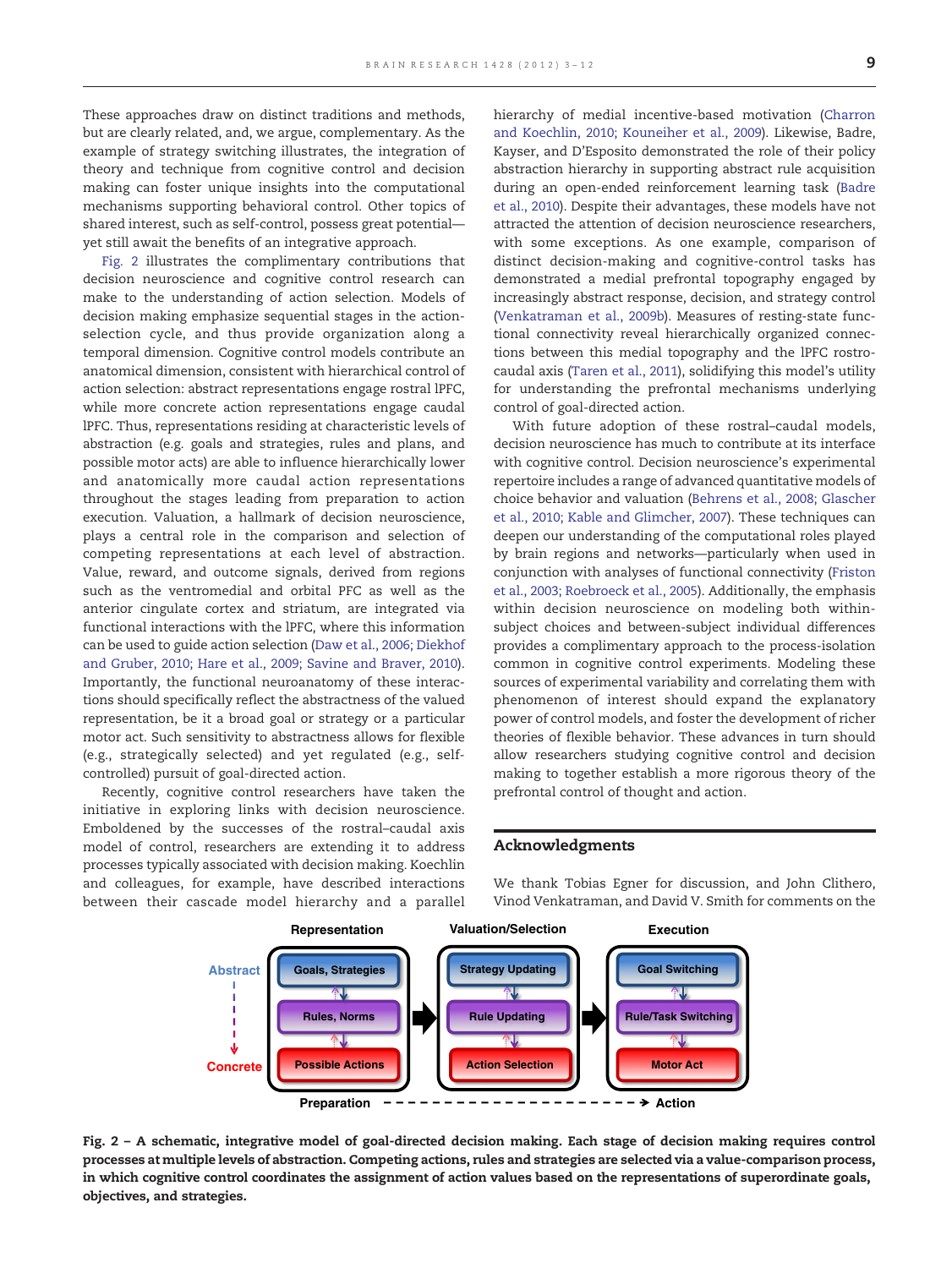<span id="page-7-0"></span>manuscript. This research was supported by an Incubator Award from the Duke Institute for Brain Sciences (SAH), by NIMH RC1-088680 (SAH), and by NIDA P30-023026.

#### REFERENCES

- Ariely, D., Wertenbroch, K., 2002. Procrastination, deadlines, and performance: self-control by precommitment. Psychol. Sci. 13, 219–224.
- Aron, A., Fletcher, P., Bullmore, T., Sahakian, B., Robbins, T., 2003. Stop-signal inhibition disrupted by damage to right inferior frontal gyrus in humans. Nat. Neurosci. 6, 115–116.
- Aron, A.R., Robbins, T.W., Poldrack, R.A., 2004. Inhibition and the right inferior frontal cortex. Trends Cogn. Sci. 8, 170–177.

Aron, A.R., Poldrack, R.A., 2006a. Cortical and subcortical contributions to Stop signal response inhibition: role of the subthalamic nucleus. J. Neurosci. 26, 2424–2433.

- Aron, A.R., Poldrack, R.A., 2006b. Cortical and subcortical contributions to stop signal response inhibition: role of the subthalamic nucleus. J. Neurosci. 26, 2424.
- Aron, A.R., 2007. The neural basis of inhibition in cognitive control. Neuroscientist 13, 214–228.
- Aron, A.R., Behrens, T.E., Smith, S., Frank, M.J., Poldrack, R.A., 2007a. Triangulating a cognitive control network using diffusion-weighted magnetic resonance imaging (MRI) and functional MRI. J. Neurosci. 27, 3743.

Aron, A.R., Durston, S., Eagle, D.M., Logan, G.D., Stinear, C.M., Stuphorn, V., 2007b. Converging evidence for a fronto-basal-ganglia network for inhibitory control of action and cognition. J. Neurosci. 27, 11860.

- Bach, D.R., Seymour, B., Dolan, R.J., 2009. Neural activity associated with the passive prediction of ambiguity and risk for aversive events. J. Neurosci. 29, 1648.
- Badre, D., D'Esposito, M., 2007. Functional magnetic resonance imaging evidence for a hierarchical organization of the prefrontal cortex. J. Cogn. Neurosci. 19, 2082–2099.
- Badre, D., 2008. Cognitive control, hierarchy, and the rostro-caudal organization of the frontal lobes. Trends Cogn. Sci. 12, 193–200.
- Badre, D., D'Esposito, M., 2009. Is the rostro-caudal axis of the frontal lobe hierarchical? Nat. Rev. Neurosci. 10, 659–669.
- Badre, D., Hoffman, J., Cooney, J.W., D'Esposito, M., 2009. Hierarchical cognitive control deficits following damage to the human frontal lobe. Nat. Neurosci. 12, 515–522.
- Badre, D., Kayser, A.S., D'Esposito, M., 2010. Frontal cortex and the discovery of abstract action rules. Neuron 66, 315–326.
- Banich, M., Milham, M., Atchley, R., Cohen, N., Webb, A., Wszalek, T., Kramer, A., Liang, Z., Wright, A., Shenker, J., 2000. fMRI studies of Stroop tasks reveal unique roles of anterior and posterior brain systems in attentional selection. J. Cogn. Neurosci. 12, 988–1000.
- Bateman, I., Carson, R., Day, B., Hanemann, M., Hanley, N., Hett, T., Jones-Lee, M., Loomes, G., Mourato, S., Ozdemiroglu, E., 2004. Economic valuation with stated preference techniques: a manual, Vol., Citeseer
- Beauregard, M., Levesque, J., Bourgouin, P., 2001. Neural correlates of conscious self-regulation of emotion. J. Neurosci. 21, RC165.
- Bechara, A., Damasio, A.R., Damasio, H., Anderson, S.W., 1994. Insensitivity to future consequences following damage to human prefrontal cortex. Cognition 50, 7–15.
- Behrens, T.E., Hunt, L.T., Woolrich, M.W., Rushworth, M.F., 2008. Associative learning of social value. Nature 456, 245–249.
- Bhatt, M.A., Lohrenz, T., Camerer, C.F., Montague, P.R., 2010. Neural signatures of strategic types in a two-person bargaining game. Proc. Natl. Acad. Sci. 107, 19720.
- Bickel, W., Marsch, L., 2001. Toward a behavioral economic understanding of drug dependence: delay discounting processes. Addiction 96, 73–86.
- Boorman, E., Behrens, T., Woolrich, M., Rushworth, M., 2009. How green is the grass on the other side? Frontopolar cortex and the evidence in favor of alternative courses of action. Neuron 62, 733–743.
- Botvinick, M.M., Braver, T.S., Barch, D.M., Carter, C.S., Cohen, J.D., 2001. Conflict monitoring and cognitive control. Psychol. Rev. 108, 624.
- Botvinick, M.M., Cohen, J.D., Carter, C.S., 2004. Conflict monitoring and anterior cingulate cortex: an update. Trends Cogn. Sci. 8, 539–546.
- Botvinick, M.M., 2007. Conflict monitoring and decision making: reconciling two perspectives on anterior cingulate function. Cognitive, Affective, & Behavioral Neuroscience. 7, 356–366.
- Brass, M., Derrfuss, J., Forstmann, B., von Cramon, D.Y., 2005. The role of the inferior frontal junction area in cognitive control. Trends Cogn. Sci. 9, 314–316.
- Braver, T.S., Cohen, J.D., 2000. On the control of control: the role of dopamine in regulating prefrontal function and working memory. Control of cognitive processes: Attention and performance XVIII, 713–737.
- Bunge, S.A., 2004a. How we use rules to select actions: a review of evidence from cognitive neuroscience. Cogn. Affect. Behav. Neurosci. 4, 564–579.
- Bunge, S.A., 2004b. How we use rules to select actions: a review of evidence from cognitive neuroscience. Cognitive, Affective, & Behavioral Neuroscience. 4, 564–579.
- Camerer, C., Loewenstein, G., Prelec, D., 2005. Neuroeconomics: how neuroscience can inform economics. Journal of economic Literature. 43, 9–64.
- Carter, C.S., Macdonald, A.M., Botvinick, M., Ross, L.L., Stenger, V.A., Noll, D., Cohen, J.D., 2000. Parsing executive processes: strategic vs. evaluative functions of the anterior cingulate cortex. Proc. Natl. Acad. Sci. U.S.A. 97, 1944–1948.
- Chambon, V., Franck, N., Koechlin, E., Fakra, E., Ciuperca, G., Azorin, J., Farrer, C., 2008. The architecture of cognitive control in schizophrenia. Brain 131, 962.
- Charron, S., Koechlin, E., 2010. Divided representation of concurrent goals in the human frontal lobes. Science 328, 360–363.
- Chiu, Y.C., Yantis, S., 2009. A domain-independent source of cognitive control for task sets: shifting spatial attention and switching categorization rules. J. Neurosci. 29, 3930–3938.
- Christoff, K., Gabrieli, J., 2000. The frontopolar cortex and human cognition: evidence for a rostrocaudal hierarchical organization within the human prefrontal cortex. Psychobiology. 28, 168–186.
- Christoff, K., Prabhakaran, V., Dorfman, J., Zhao, Z., Kroger, J.K., Holyoak, K.J., Gabrieli, J.D., 2001. Rostrolateral prefrontal cortex involvement in relational integration during reasoning. Neuroimage 14, 1136–1149.
- Cohen, J., McClure, S., Yu, A., 2007. Should I stay or should I go? How the human brain manages the trade-off between exploitation and exploration. Philosophical Transactions of the Royal Society B: Biological Sciences 362, 933.
- Cohen, J.R., Lieberman, M.D., 2010. The common neural basis of exerting self-control in multiple domains. Self-control in society, mind, and brain 141–160.
- Cojan, Y., Waber, L., Schwartz, S., Rossier, L., Forster, A., Vuilleumier, P., 2009. The brain under self-control: modulation of inhibitory and monitoring cortical networks during hypnotic paralysis. Neuron 62, 862–875.
- Cools, R., Robbins, T.W., 2004. Chemistry of the adaptive mind. Philosophical Transactions of the Royal Society of London. Series A: Mathematical, Physical and. Engineering Sciences. 362, 2871.
- Coxon, J.P., Stinear, C.M., Byblow, W.D., 2006. Intracortical inhibition during volitional inhibition of prepared action. J. Neurophysiol. 95, 3371.
- Daw, N.D., O'Doherty, J.P., Dayan, P., Seymour, B., Dolan, R.J., 2006. Cortical substrates for exploratory decisions in humans. Nature 441, 876–879.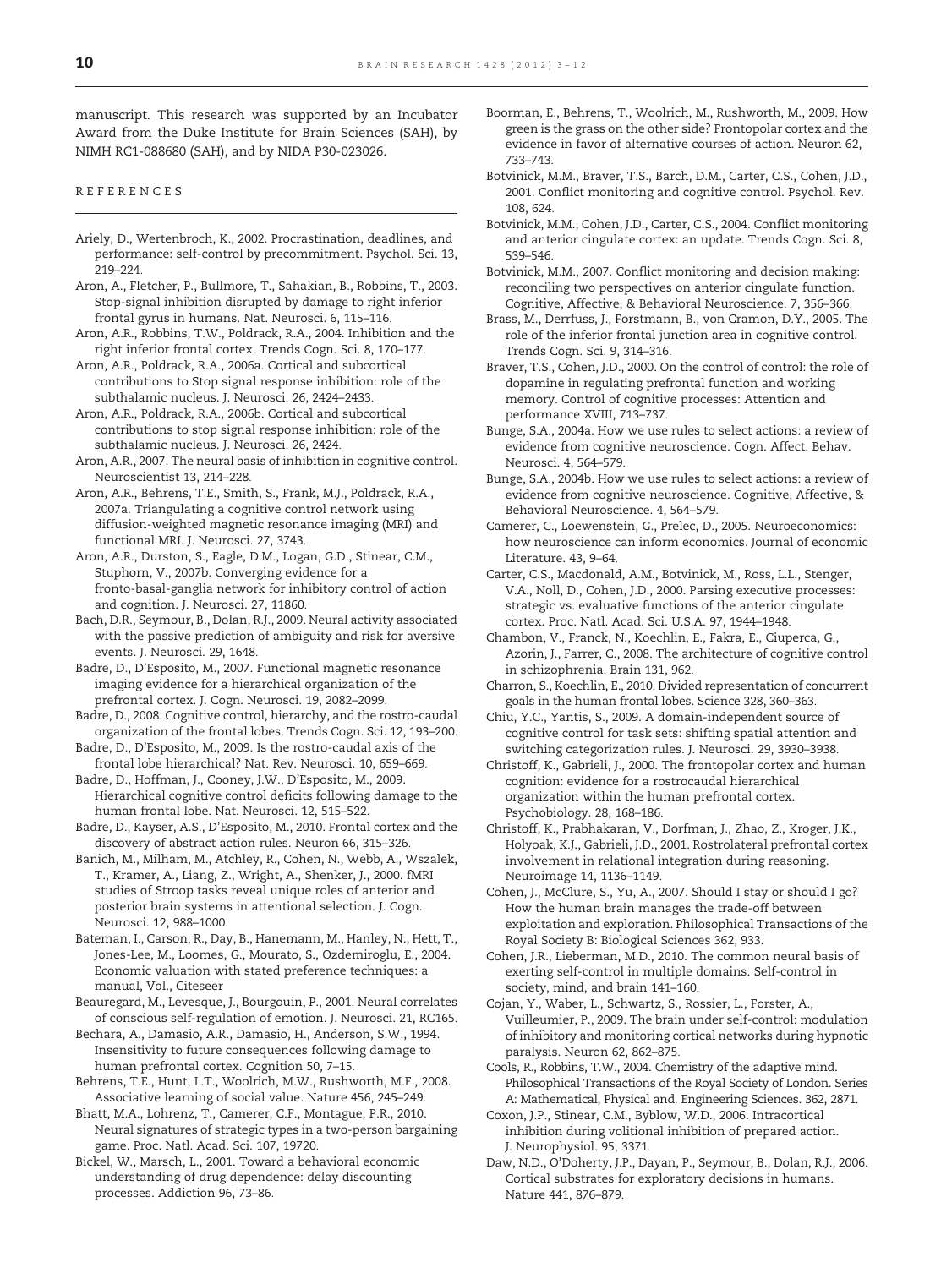- <span id="page-8-0"></span>Dayan, P., Daw, N.D., 2008. Decision theory, reinforcement learning, and the brain. Cogn. Affect. Behav. Neurosci. 8, 429–453.
- De Martino, B., Kumaran, D., Seymour, B., Dolan, R.J., 2006. Frames, biases, and rational decision-making in the human brain. Science 313, 684–687.
- Diekhof, E.K., Gruber, O., 2010. When desire collides with reason: functional interactions between anteroventral prefrontal cortex and nucleus accumbens underlie the human ability to resist impulsive desires. J. Neurosci. 30, 1488.
- Doya, K., 2008. Modulators of decision making. Nat. Neurosci. 11, 410–416.
- Dreisbach, G., Goschke, T., 2004. How positive affect modulates cognitive control: reduced perseveration at the cost of increased distractibility. Learn. Mem. 30, 343–353.
- Egner, T., Hirsch, J., 2005. Cognitive control mechanisms resolve conflict through cortical amplification of task-relevant information. Nat. Neurosci. 8, 1784–1790.
- Eslinger, P.J., Damasio, A.R., 1985. Severe disturbance of higher cognition after bilateral frontal lobe ablation: patient EVR. Neurology 35, 1731–1741.
- Fecteau, S., Knoch, D., Fregni, F., Sultani, N., Boggio, P., Pascual-Leone, A., 2007. Diminishing risk-taking behavior by modulating activity in the prefrontal cortex: a direct current stimulation study. J. Neurosci. 27, 12500–12505.
- Figner, B., Knoch, D., Johnson, E.J., Krosch, A.R., Lisanby, S.H., Fehr, E., Weber, E.U., 2010. Lateral prefrontal cortex and self-control in intertemporal choice. Nat. Neurosci. 13, 538–539.
- Ford, K., Goltz, H., Brown, M., Everling, S., 2005. Neural processes associated with antisaccade task performance investigated with event-related FMRI. Journal of Neurophysiology. 94, 429.
- Franz, S., 1902. On the functions of the cerebrum: I.—The frontal lobes in relation to the production and retention of simple sensory-motor habits. Am. J. Physiol. 8, 1.
- Friston, K., Harrison, L., Penny, W., 2003. Dynamic causal modelling. Neuroimage 19, 1273–1302.
- Fuster, J., 2008. The prefrontal cortex, Vol., Academic Pr.
- Garavan, H., Ross, T., Murphy, K., Roche, R., Stein, E., 2002. Dissociable executive functions in the dynamic control of behavior: inhibition, error detection, and correction. Neuroimage 17, 1820–1829.
- Glascher, J., Daw, N., Dayan, P., O'Doherty, J.P., 2010. States versus rewards: dissociable neural prediction error signals underlying model-based and model-free reinforcement learning. Neuron 66, 585–595.
- Grether, D., Plott, C., 1979. Economic theory of choice and the preference reversal phenomenon. The American Economic Review. 69, 623–638.
- Gul, F., Pesendorfer, W., 2001. Temptation and self-control. Econometrica. 69, 1403–1435.
- Hare, T., Camerer, C., Rangel, A., 2009. Self-control in decision-making involves modulation of the vmPFC valuation system. Science 324, 646.
- Hare, T.A., Camerer, C.F., Knoepfle, D.T., Rangel, A., 2010. Value computations in ventral medial prefrontal cortex during charitable decision making incorporate input from regions involved in social cognition. J. Neurosci. 30, 583–590.
- Hensher, D., Bradley, M., 1993. Using stated response choice data to enrich revealed preference discrete choice models. Marketing Letters. 4, 139–151.
- Hsu, M., Krajbich, I., Zhao, C., Camerer, C.F., 2009. Neural response to reward anticipation under risk is nonlinear in probabilities. J. Neurosci. 29, 2231–2237.
- Huettel, S.A., Stowe, C.J., Gordon, E.M., Warner, B.T., Platt, M.L., 2006. Neural signatures of economic preferences for risk and ambiguity. Neuron 49, 765–775.
- Johnston, K., Levin, H.M., Koval, M.J., Everling, S., 2007. Top-down control-signal dynamics in anterior cingulate and prefrontal cortex neurons following task switching. Neuron 53, 453–462.
- Kable, J., Glimcher, P., 2007. The neural correlates of subjective value during intertemporal choice. Nat. Neurosci. 10, 1625–1633.
- Kerns, J.G., Cohen, J.D., MacDonald, A.W., Cho, R.Y., Stenger, V.A., Carter, C.S., 2004. Anterior cingulate conflict monitoring and adjustments in control. Science 303, 1023.
- Kimberg, D., D'Esposito, M., Farah, M., 1997. Cognitive functions in the prefrontal cortex: working memory and executive control. Current Directions in Psychological Science. 6, 185–192.
- Knoch, D., Pascual-Leone, A., Meyer, K., Treyer, V., Fehr, E., 2006. Diminishing reciprocal fairness by disrupting the right prefrontal cortex. Science 314, 829–832.
- Koechlin, E., Ody, C., Kouneiher, F., 2003. The architecture of cognitive control in the human prefrontal cortex. Science 302, 1181–1185.
- Koechlin, E., Hyafil, A., 2007. Anterior prefrontal function and the limits of human decision-making. Science 318, 594–598.
- Koechlin, E., Summerfield, C., 2007. An information theoretical approach to prefrontal executive function. Trends Cogn. Sci. 11, 229–235.
- Kouneiher, F., Charron, S., Koechlin, E., 2009. Motivation and cognitive control in the human prefrontal cortex. Nat. Neurosci. 12, 939–945.
- Kroger, J.K., Sabb, F.W., Fales, C.L., Bookheimer, S.Y., Cohen, M.S., Holyoak, K.J., 2002. Recruitment of anterior dorsolateral prefrontal cortex in human reasoning: a parametric study of relational complexity. Cereb. Cortex 12, 477–485.
- Krug, M.K., Carter, C.S., 2010. Anterior cingulate cortex contributions to cognitive and emotional processing: A general purpose mechanism for cognitive control and self-control. Self Control in Society, Mind, and Brain. 1, 3–27.
- Kuhn, S., Haggard, P., Brass, M., 2009. Intentional inhibition: how the "veto-area" exerts control. Hum. Brain Mapp. 30, 2834–2843.
- Liddle, P., Kiehl, K., Smith, A., 2001. Event-related fMRI study of response inhibition. Human Brain Mapping. 12, 100–109.
- Liu, X., Hairston, J., Schrier, M., Fan, J., 2010. Common and distinct networks underlying reward valence and processing stages: a meta-analysis of functional neuroimaging studies. Neurosci. Biobehav. Rev.
- Luo, S., Ainslie, G., Giragosian, L., Monterosso, J.R., 2009. Behavioral and neural evidence of incentive bias for immediate rewards relative to preference-matched delayed rewards. J. Neurosci. 29, 14820–14827.
- Magen, E., Gross, J.J., 2010. Getting our act together: toward a general model of self-control. Self Control in Society, Mind, and Brain. 1, 335–354.
- Mansouri, F.A., Buckley, M.J., Tanaka, K., 2007. Mnemonic function of the dorsolateral prefrontal cortex in conflict-induced behavioral adjustment. Science 318, 987–990.
- McClure, S., Laibson, D., Loewenstein, G., Cohen, J., 2004. Separate neural systems value immediate and delayed monetary rewards. Science 306, 503.
- McClure, S., Ericson, K., Laibson, D., Loewenstein, G., Cohen, J., 2007. Time discounting for primary rewards. Journal of Neuroscience. 27, 5796.
- McGuire, J.T., Botvinick, M.M., 2010. Prefrontal cortex, cognitive control, and the registration of decision costs. Proc. Natl. Acad. Sci. U.S.A. 107, 7922–7926.
- Miller, E.K., Cohen, J.D., 2001. An integrative theory of prefrontal cortex function. Annu. Rev. Neurosci. 24, 167–202.
- Milner, B., 1963. Effects of different brain lesions on card sorting: the role of the frontal lobes. Archives of Neurology. 9, 90.
- Miyake, A., Friedman, N.P., Emerson, M.J., Witzki, A.H., Howerter, A., Wager, T.D., 2000. The unity and diversity of executive functions and their contributions to complex "frontal lobe" tasks: a latent variable analysis. Cogn. Psychol. 41, 49–100.
- Mohr, P.N.C., Biele, G., Heekeren, H.R., 2010. Neural processing of risk. Journal of Neuroscience. 30, 6613.
- Montague, P.R., Berns, G.S., 2002. Neural economics and the biological substrates of valuation. Neuron 36, 265–284.